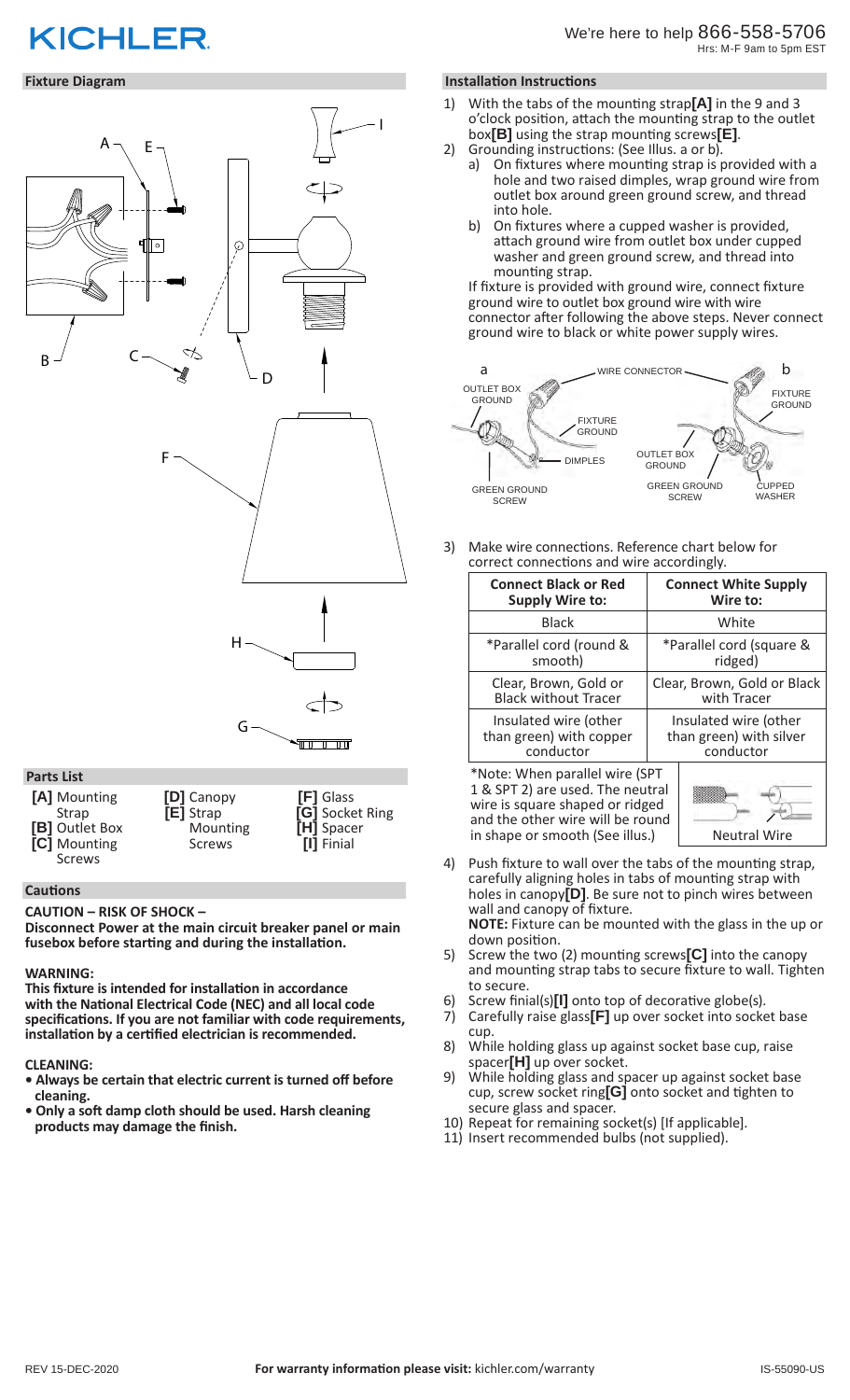## KICHLER

**INSTRUCTIONS:** For Assembling and Installing Fixtures in Canada Pour L'assemblage et L'installation Au Canada

## **Diagramme d'appareils**



| $\mathbf{F}$ currence | $\mathsf{P}$ cache  | $ U $ Anneau uc |
|-----------------------|---------------------|-----------------|
| Montage               | <b>[E]</b> Vis de   | Douille         |
| [B] Boîte A Prises    | Fixation de         | [H] Espaceur    |
| <b>[C]</b> Vis de     | L'étrier            | [I] Ornement    |
| Montage               | <b>[F]</b> Cache de |                 |
|                       | Verre               |                 |
|                       |                     |                 |

## **Précautions**

**ATTENTION – RISQUE DE DÉCHARGES ÉLECTRIQUES – Couper le courant au niveau du panneau du disjoncteur du circuit principal ou de la boîte à fusibles principale avant de procéder à l'installation.**

## **ATTENTION:**

**Ce luminaire doit être installé conformément aux codes d'électricité nationaux (NEC) et satisfaire toutes les spécifications des codes locaux. Si vous ne connaissez pas les exigences de ces codes, il est recommandé de confier l'installation à un électricien certifié.**

## **NETTOYAGE :**

- **Soyez toujours certain que l'alimentation électrique du luminaire est fermée avant le nettoyage.**
- **N'utilisez qu'un chiffon doux humide. Les produits de nettoyage acides/abrasifs peuvent endommager le fini.**

## **Instructions d'installation**

- 1) Avec les languettes de l'étrier de montage**[A]** en position de 9 et 3 heures, fixez l'étrier de montage sur la boîte de prises**[B]** avec les vis de fixation de l'étrier**[E]**.
- 2) Connecter les fils. Se reporter au tableau ci-dessous pour faire les connexions.

| Connecter le fil noir ou                                                                                                                      | Connecter le fil blanc de      |  |
|-----------------------------------------------------------------------------------------------------------------------------------------------|--------------------------------|--|
| rouge de la boite                                                                                                                             | la boîte                       |  |
| A Noir                                                                                                                                        | A Blanc                        |  |
| *Au cordon parallèle (rond                                                                                                                    | *Au cordon parallèle (à        |  |
| et lisse)                                                                                                                                     | angles droits el strié)        |  |
| Au transparent, doré,                                                                                                                         | Au transparent, doré,          |  |
| marron, ou noir sans fil                                                                                                                      | marron, ou noir avec un til    |  |
| distinctif                                                                                                                                    | distinctif                     |  |
| Fil isolé (sauf fil vert) avec                                                                                                                | Fil isolé (sauf fil vert) avec |  |
| conducteur en cuivre                                                                                                                          | conducteur en argent           |  |
| *Remarque: Avec emploi d'un<br>fil paralléle (SPT 1 et SPT 2). Le<br>fil neutre est á angles droits ou<br>strié et l'autre fil doit étre rond |                                |  |

3) Poussez le luminaire contre le mur sur les languettes de l'étrier de montage en prenant soin d'aligner les trous des languettes de l'étrier de montage aux trous dans le cache**[D]**. Prenez toutes les précautions nécessaires pour ne pas coincer les fils entre le mur et le cache du luminaire.

ou lisse (Voir le schéma). Fil Neutre

**REMARQUE :** Le luminaire peut être installé avec le verre en haut ou en bas.

- 4) Serrez les deux (2) vis de montage**[C]** dans le cache et les languettes de l'étrier de montage pour fixer le luminaire au mur. Serrez bien pour fixer.
- 5) Vissez le(s) ornement(s)**[I]** sur le dessus de(s) globe(s) décoratif(s).
- 6) Soulever délicatement le cache de verre**[F]** par-dessus la douille dans la base en forme de coupe de la douille.
- 7) Tout en tenant le cache de verre contre la base en forme de coupe de la douille, soulever l'espaceur**[H]** par-dessus la douille.
- 8) Tout en tenant le cache de verre et l'espaceur contre la base en forme de coupe de la douille, visser l'anneau de douille**[G]** sur la douille et serrer pour fixer le cache de verre et l'espaceur.
- 9) Répéter pour les douilles qui restent [le cas échéant].
- 10) Installer les ampoules recommandées (non fournies).